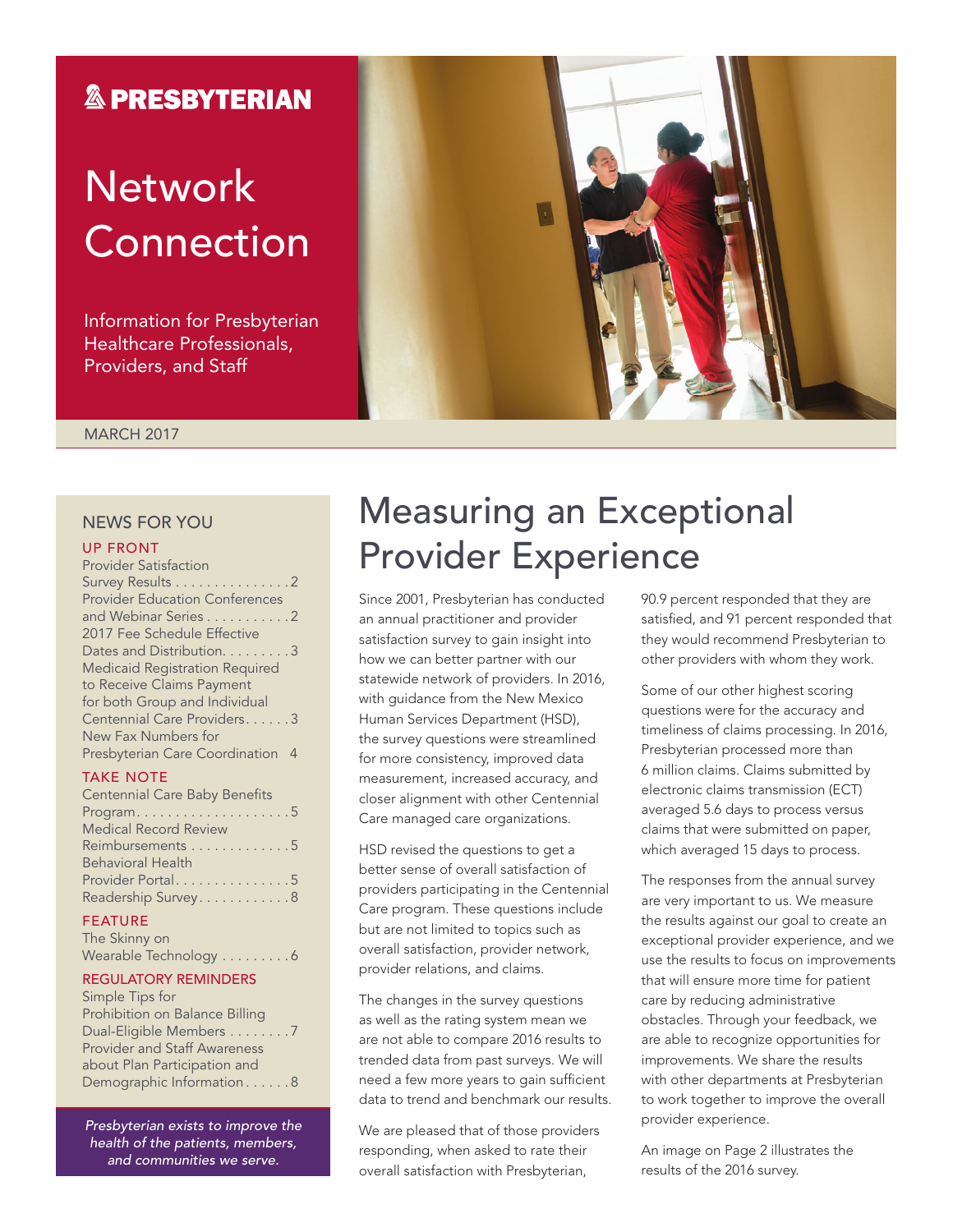# UP FRONT



### Provider Education Conferences and Webinar Series

Presbyterian Health Plan's 2017 annual Provider Education Conferences and Webinar Series will be held in Albuquerque and Las Cruces, and will include four live webinars for those who are unable to attend in person or for those who prefer to participate via webinar.

The first two webinars are:

- Tuesday, March 28, 2017, from  $9a$  m to 11 a.m.
- Thursday, March 30, 2017, from 1 p.m. to 3 p.m.

### Register: http://phs.swoogo.com/ PHP17

This conference is for all contracted healthcare professionals, providers, and staff including physical health, behavioral health, and longterm care providers.

If you have any questions about the upcoming conferences, please email Erica Krause Munoz at ekrause@phs.org, or contact your Provider Network Management relationship executive.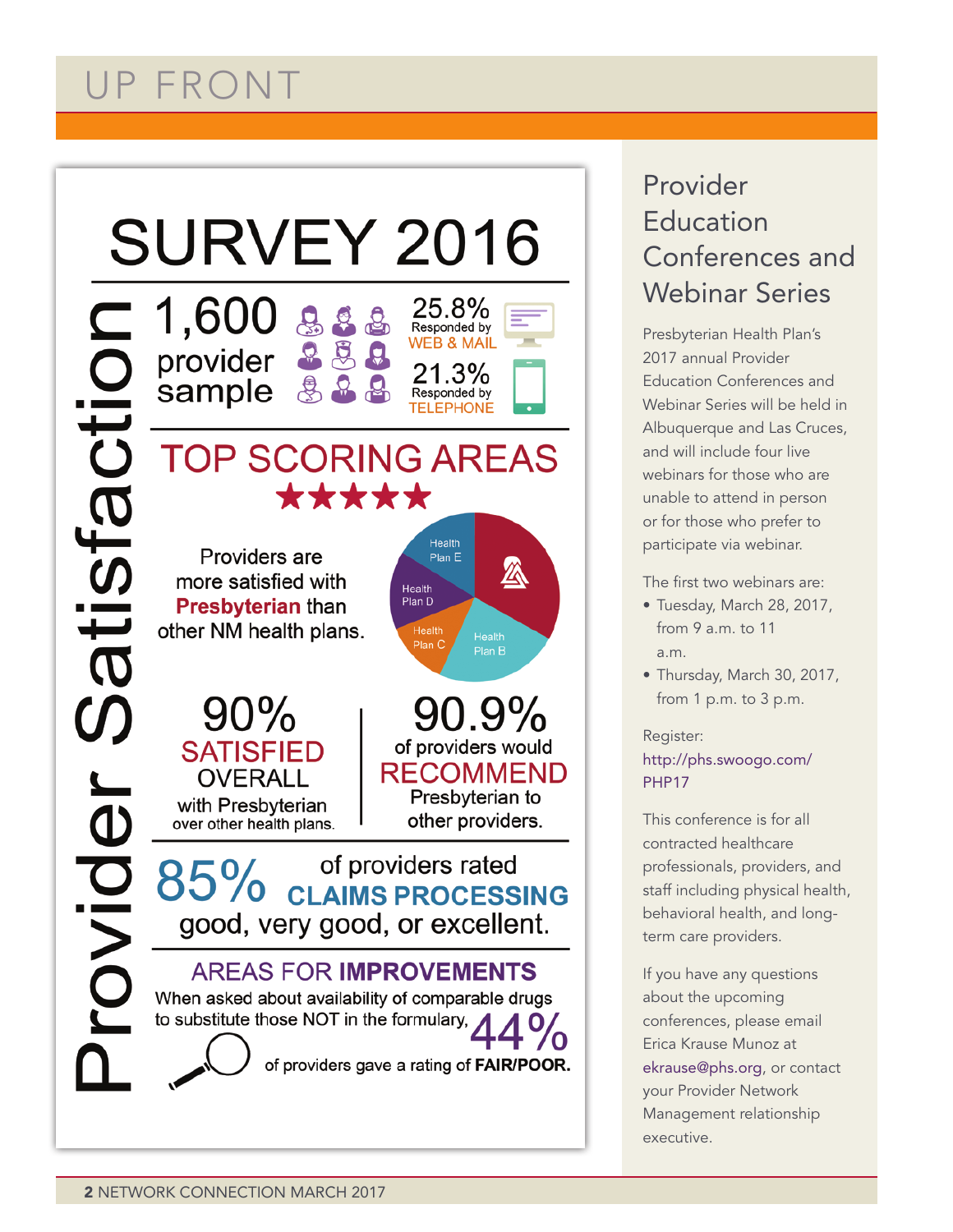# 2017 Fee Schedule Effective Dates and Distribution

The table below lists the effective dates for updated 2017 fee schedules. The updated fee schedules are available upon request by contacting your Provider Network Management relationship executive.

| <b>FEE SCHEDULE</b>                             | <b>EFFECTIVE DATE</b> |
|-------------------------------------------------|-----------------------|
| PHP-RBRVS Fee Schedule                          | January 1, 2017       |
| NM-RBRVS Fee Schedule                           | January 1, 2017       |
| All Ambulatory Surgical Center Fee Schedules    | February 1, 2017      |
| Medicare Durable Medical Equipment Fee Schedule | January 1, 2017       |
| Medicare Anesthesia Conversion Factor           | January 1, 2017       |
| Medicare Average Sales Price Drug Fee Schedule  | January 1, 2017       |
| Average Wholesale Price Fee Schedule            | February 1, 2017      |
| Medicare Clinical Lab Fee                       | January 1, 2017       |

The 2017 New Mexico Resource-Based Relative Value Scale (RBRVS) Fee Schedule was released by the Centers for Medicaid & Medicare Services (CMS). The fee schedule has a conversion factor of \$35.8887, which is a 0.24 percent increase over the 2016 conversion factor of \$35.8043.

For more information on the RBRVS fee schedule and the application of guidelines, please use the following link: https://www.cms.gov/Medicare/Medicare-Fee-for-Service-Payment/PhysicianFeeSched/PFS-Relative-Value-Files-Items/ RVU16A.html?DLPage=1&DLEntries=10&DLSort=0&DLSortDir=descending

### Medicaid Registration Required to Receive Claims Payment for both Group and Individual Centennial Care Providers

Presbyterian understands how important it is to ensure timely and accurate claims payments. We want to remind all of our providers that the New Mexico Human Services Department (HSD) requires both New Mexico group and individual providers to register and enroll through the New Mexico Medicaid portal to become a Medicaid provider. Enrollment and approval ensure reimbursement for providers rendering services to Centennial Care members.

Presbyterian now denies claims when the group and/or individual providers are not registered and approved with Medicaid.

It is both the individual provider's and the provider group's responsibility to submit application materials within a sufficient time frame to allow completion of the enrollment process and submission of the claim within the Medical Assistance Division (MAD) timely filing limits. Providers are also responsible for verifying their status with HSD. Presbyterian will use the MAD approval date on the Medicaid file to determine timely filing. For more information, view Supplement 15-01 at http://www.hsd.state.nm.us/providers/ Registers\_and\_Supplements.aspx.

If you have not enrolled with New Mexico Medicaid, please complete your Provider Participation Agreement (PPA) MAD 312 or 335 online at https:// nmmedicaid.acs-inc.com/webportal/ enrollOnline. To print out or submit a Medicaid application electronically, go online to https://nmmedicaid.acs-inc. com/webportal/enrollOnline. Once MAD approves the application, providers have 90 days to submit claims for dates of service that do not exceed 210 days.

For questions, or if you need assistance with the application process, contact your Provider Network Management relationship executive. You can find their contact information at www.phs.org/ ContactGuide.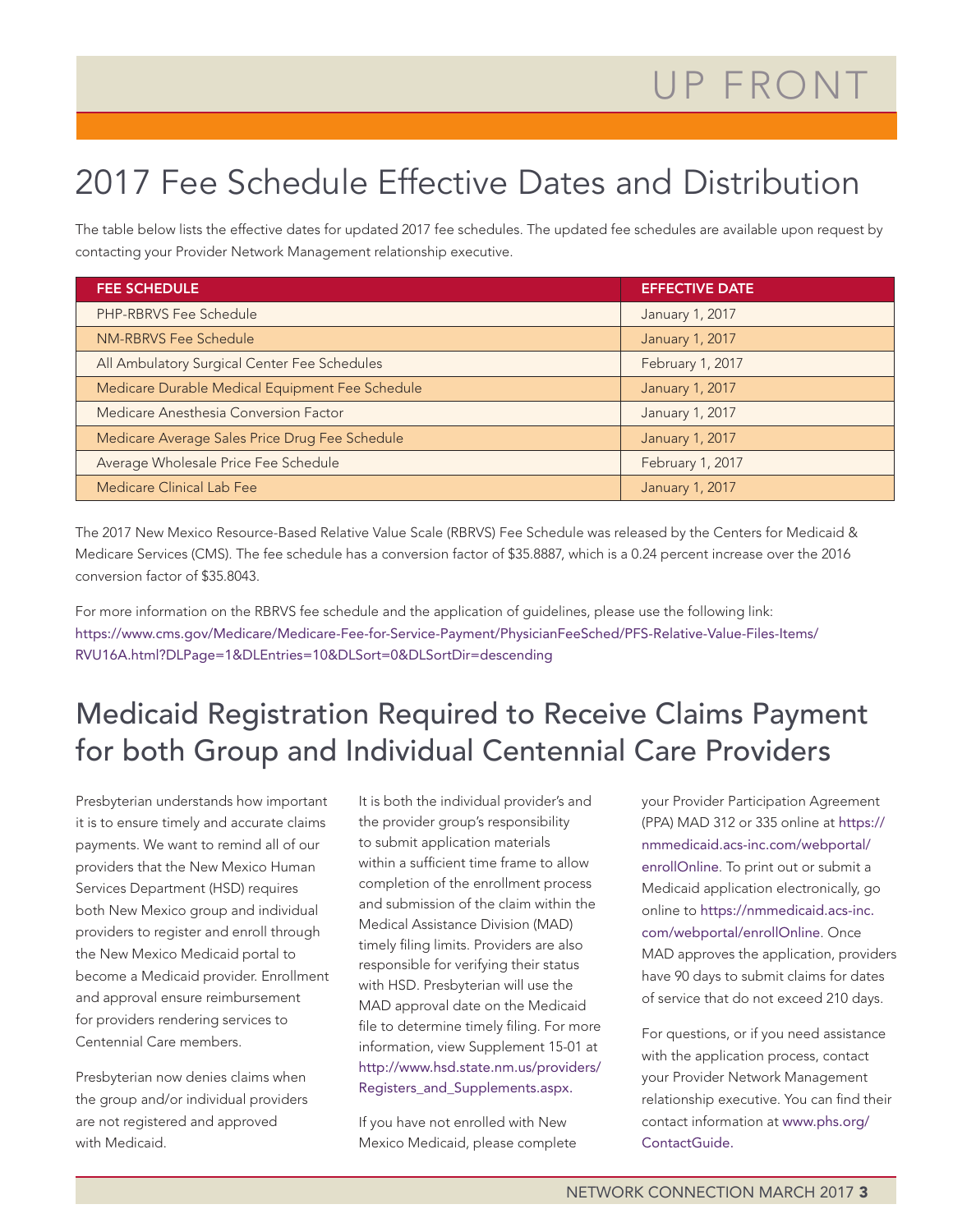# UP FRONT

## New Fax Numbers for Presbyterian Care Coordination



The fax numbers associated with Presbyterian Care Coordination changed Jan. 1, 2017.

The table below is a useful reference to post near your fax machine to ensure the new fax numbers are used. If you have questions about the new numbers, please contact your Provider Network Management relationship executive at www.phs.org/ContactGuide or by calling (505) 923-5141.

| <b>DEPARTMENT</b>                        | <b>REQUEST TYPE</b>                           | <b>OLD FAX NUMBER</b> | <b>NEW FAX NUMBER</b> |  |  |
|------------------------------------------|-----------------------------------------------|-----------------------|-----------------------|--|--|
| <b>Care Coordination</b>                 | <b>Home Modifications</b>                     | (505) 214-5348        | (505) 843-3080        |  |  |
| <b>Care Coordination</b>                 | Presbyterian Referral                         | (505) 213-0063        | (505) 843-3150        |  |  |
| <b>Care Coordination</b>                 | Presbyterian Transplant                       | (505) 213-0296        | (505) 843-3110        |  |  |
| Presbyterian Medical<br><b>Directors</b> | <b>Medical Directors</b>                      | (505) 213-0247        | (505) 843-3054        |  |  |
| <b>Quality Department</b>                | <b>Population Health Management</b>           | (505) 213-8450        | (505) 843-3017        |  |  |
| <b>Quality Department</b>                | <b>Population Health Management</b>           | (505) 213-0185        | (505) 843-3018        |  |  |
| <b>Quality Department</b>                | Critical Incident                             | (505) 213-0686        | (505) 843-3011        |  |  |
| <b>Risk Management</b>                   | <b>Medical Risk Management</b>                | (505) 213-0383        | (505) 843-3097        |  |  |
| <b>Utilization Management</b><br>(UM)    | Main Benefit Certification                    | (505) 213-0246        | (505) 843-3047        |  |  |
| <b>Utilization Management</b>            | <b>Behavioral Health</b>                      | (505) 213-0169        | (505) 843-3019        |  |  |
| Utilization Management                   | UM Authorization - Long-term Care             | (505) 213-0240        | (505) 843-3195        |  |  |
| <b>Utilization Management</b>            | PICS Out-of-state, Out-of-plan Review         | (800) 886-0713        | (855) 594-7737        |  |  |
| <b>Utilization Management</b>            | UM Inpatient Physical Health Transfers        | (505) 213-0121        | (505) 843-3155        |  |  |
| <b>Utilization Management</b>            | <b>UM Medical Records Request - Providers</b> | (505) 213-0229        | (505) 843-3154        |  |  |
| <b>Utilization Management</b>            | <b>Medical Records</b>                        | (505) 213-0251        | (505) 843-3151        |  |  |
| <b>Utilization Management</b>            | <b>Inpatient Regional Review</b>              | (505) 214-5945        | (505) 843-3149        |  |  |
| <b>Utilization Management</b>            | <b>Retro Review</b>                           | (505) 213-0267        | (505) 843-3147        |  |  |
| <b>Utilization Management</b>            | Prior Authorization - UNM                     | (505) 213-0149        | (505) 843-3108        |  |  |
| <b>Utilization Management</b>            | Inpatient Utilization Review (UR)             |                       | (505) 843-3107        |  |  |
| <b>Utilization Management</b>            | <b>UM Surgical Benefit Certification</b>      | (505) 213-0108        | (505) 843-3086        |  |  |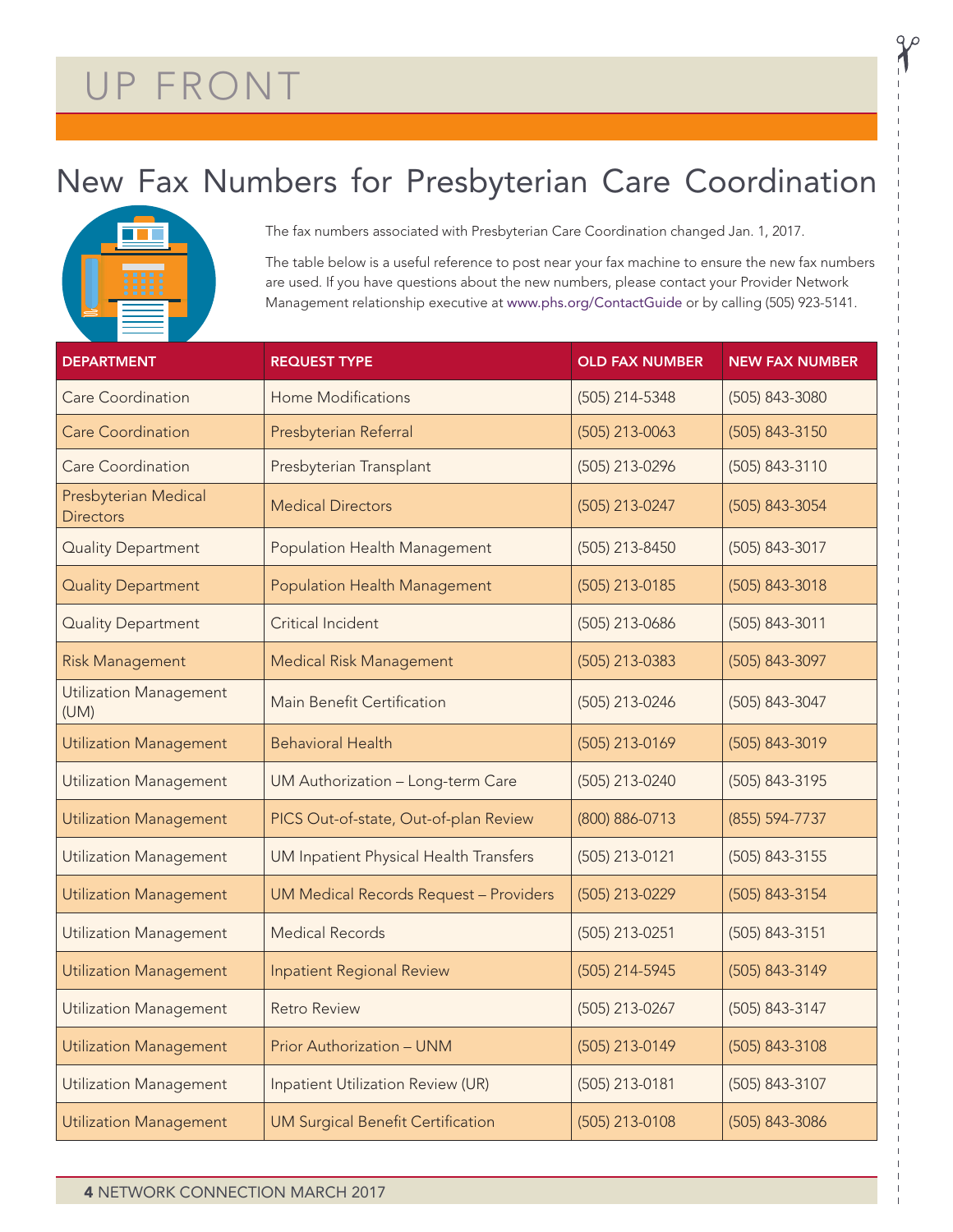# TAKE NOTE

### Centennial Care Baby Benefits Program

Prenatal and postpartum care helps improve the overall quality of life for both mother and baby. Presbyterian engages with pregnant members through the Centennial Care prenatal incentive program, Baby Benefits. The program promotes early and regular prenatal care, identifies member needs and obstacles members may face with getting the care they need, and provides a three-tiered incentive approach for completing recommended visits and screenings.

When an expectant mother receives recommended prenatal care, she is eligible for up to three different gift cards through tiered rewards for completing visits. The gift cards are provided to help expectant mothers with expenses related to pregnancy, postpartum care, and baby-related

supplies. Members must complete the visits as outlined below to receive each gift card.

- The first prenatal visit during the first trimester – \$25.
- At least 10 regular prenatal visits or at least 80 percent of recommended visits – \$75.
- A postpartum visit within three to six weeks after delivery – \$50.

Providers are encouraged to recommend this program to Centennial Care members. Members can enroll in one of the following ways:

- Online: www.phs.org/CentennialCare/ **BabyBenefits**
- Email: PerformanceImp@phs.org
- Phone: (505) 923-5017 or toll-free 1-866-634-2617

### Medical Record Review Reimbursements

Presbyterian is committed to reducing administrative burden, and we know that medical record requests can be time consuming and sometimes expensive. We only request the minimum amount of medical records needed for review. The information below clarifies when we will ask for medical records and which records are reimbursable.

#### Reimbursed Medical Records:

Per your services agreement with Presbyterian, providers are reimbursed up to reasonable and customary fees for copying medical records related to utilization management. Record review may also include special utilization or quality studies, or as required by regulatory agencies such as the New Mexico Human Services Department (HSD) or the Centers for Medicaid

& Medicare Services (CMS). In these instances, providers are reimbursed \$30 for the first 15 pages of medical records and \$0.15 per page thereafter (based on the New Mexico Administrative Code [NMAC], Title 16, Chapter 10.17.8).

### Non-reimbursed Medical Records:

Providers will not be reimbursed for copying medical records required for claims payment. When providers contract with a third-party entity to maintain medical records, Presbyterian will not reimburse any fees charged by a third-party entity above the statutory amounts.

For more information about the reimbursement of medical records, please see Page 6-12 of the 2017 Presbyterian Practitioner and Provider Manual at www.phs.org/ProviderManual.

### Behavioral Health Provider Portal

Did you know that behavioral health providers have an additional provider portal at www.magellanprovider.com? This portal can save valuable time when verifying eligibility and submitting authorizations. It can also be used to ensure directory information is up to date.

New guidelines from the Centers for Medicaid & Medicare Services (CMS) require that provider information is validated quarterly to ensure directory accuracy. If the portal is not used to validate information, providers may receive quarterly verification calls from Presbyterian Behavioral Health staff. By logging on and attesting to practice information on the portal, providers will not need to respond to verification calls. Providers can also customize their practice information for clinical referrals.

The behavioral health provider portal allows providers to grant secure access to staff by logging into the portal and clicking "Administrator Setup." This includes creating passwords for other users. Your network management specialist can assist you with tips to unlock and access the features in the portal that can save you time, effort, and money in managing your practice. Training is provided monthly, or you can make an appointment for an individual session by calling (505) 923-8883.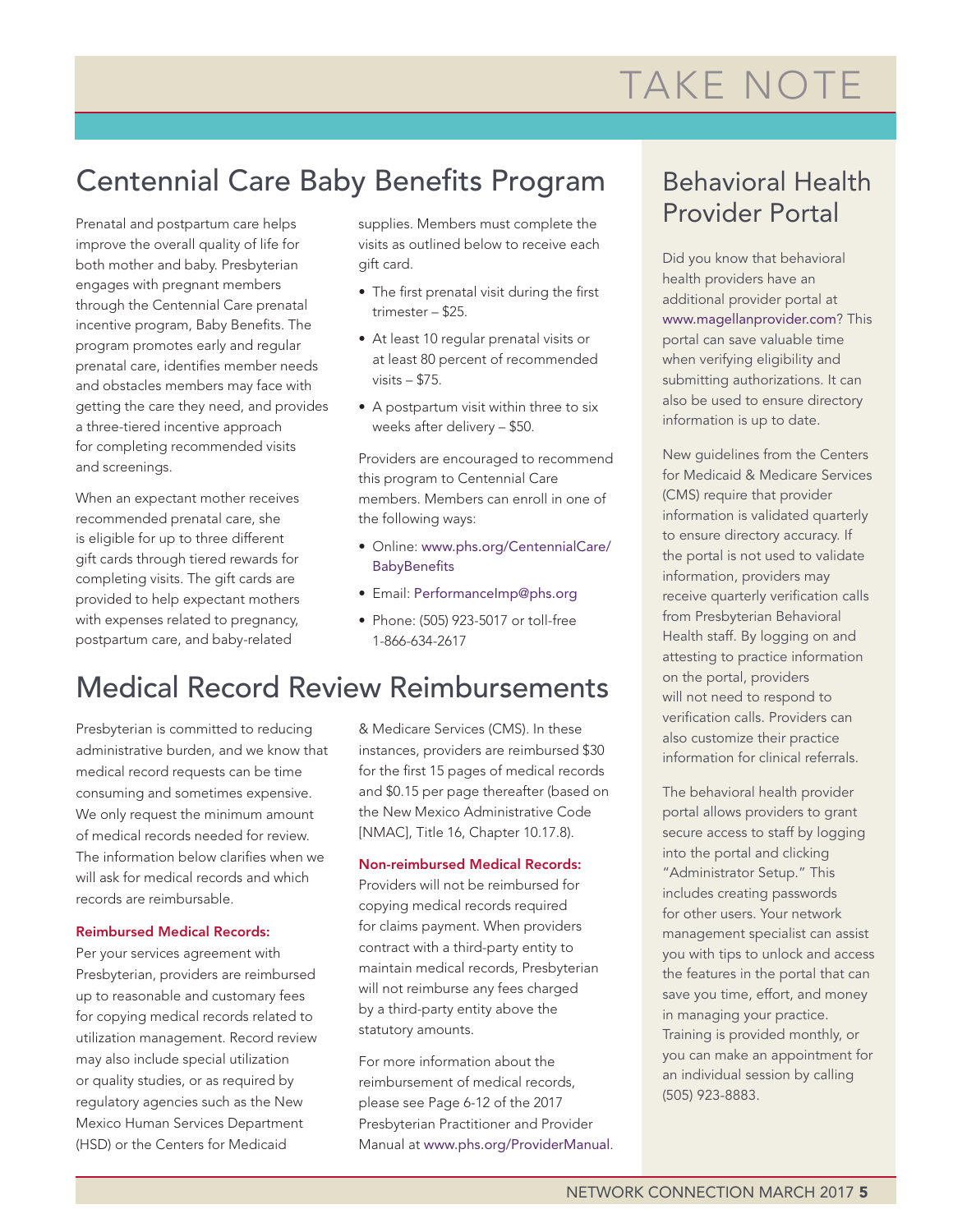# FEATURE

# The Skinny on Wearable Technology

An activity tracker, sometimes called a fitness tracker or health tracker, is a wearable device or a computer application that records a person's daily physical activity and reports fitness- or health-related metrics, such as distance walked, calories burned, heartbeat, and/ or quality of sleep. Over the last few years, the demand for these trackers has skyrocketed. Even though it may be too early to predict if trackers are going to stick around and be a factor in long-term health, it is still a very popular trend that is helping people get up and get moving. As a provider, we know you are constantly faced with new and changing options for healthy living and have a lot to consider when talking to your patients about incorporating a tracker into their care plans.

What we know about trackers is that they create a new level of awareness in terms of daily movement and activity. There are hundreds of clinical trials underway that hope to show that this trend is here to stay and that it's making a positive difference for individuals. Though some devices simply monitor steps taken, others record calories burned and/or



consumed, track sleep quality, remind individuals to stand up or move after periods of being sedentary, and allow users to participate in health or fitness challenges with their friends.

One of the biggest drawbacks of these devices is the high price tag. More than half of physicians surveyed by Mobile Strategies 360 said they would

recommend trackers more if the devices were less expensive. The good news is that there are lower-priced models of many of these devices, and there are many free smartphone apps individuals can use to support their health goals.

According to Presbyterian Healthcare Services Health and Wellness executive director Susan MacLean, MS, trackers can be a great way for providers to interact with their patients.

"Wearable devices have the potential to function as an avenue for increased touchpoints between patients and providers," MacLean said. "Patients listen to their physicians and turn to them for advice, and if a provider uses a wearable device, he or she can speak to the benefit and encourage the patient to purchase a wearable activity tracker."

To help patients choose a device that's right for them and that fits their budget, use the comparison chart below, which features the lowest-priced versions of each device.

| <b>DEVICE</b>             | <b>JAWBONE UP2</b>                              | <b>FITBIT FLEX</b>                          | <b>SAMSUNG GEAR FIT</b>               | <b>APPLE WATCH 1</b>                    |
|---------------------------|-------------------------------------------------|---------------------------------------------|---------------------------------------|-----------------------------------------|
| <b>Starting Price</b>     | \$29.99                                         | \$59.99                                     | \$149.99                              | \$269                                   |
| <b>Friend Challenges</b>  | Yes                                             | Yes                                         | <b>No</b>                             | No, but you can share<br>your activity. |
| <b>Calorie Counter</b>    | <b>Yes</b>                                      | Yes                                         | Yes                                   | <b>Yes</b>                              |
| <b>Step Counter</b>       | Yes                                             | Yes                                         | Yes                                   | Yes                                     |
| Sleep Tracker             | Yes                                             | Yes                                         | Yes                                   | N <sub>o</sub>                          |
| <b>Heart Rate Monitor</b> | Yes, resting rate only<br>with software update. | <b>No</b>                                   | Yes, all-day rate.                    | Yes, all-day rate.                      |
| <b>Stand Reminders</b>    | Yes                                             | <b>No</b>                                   | <b>No</b>                             | Yes                                     |
| Smartphone App            | Yes, compatible with<br>Android and iOS.        | Yes, compatible with<br>iPhone and Android. | Yes, compatible with<br>Android only. | Yes, compatible with<br>iOS only.       |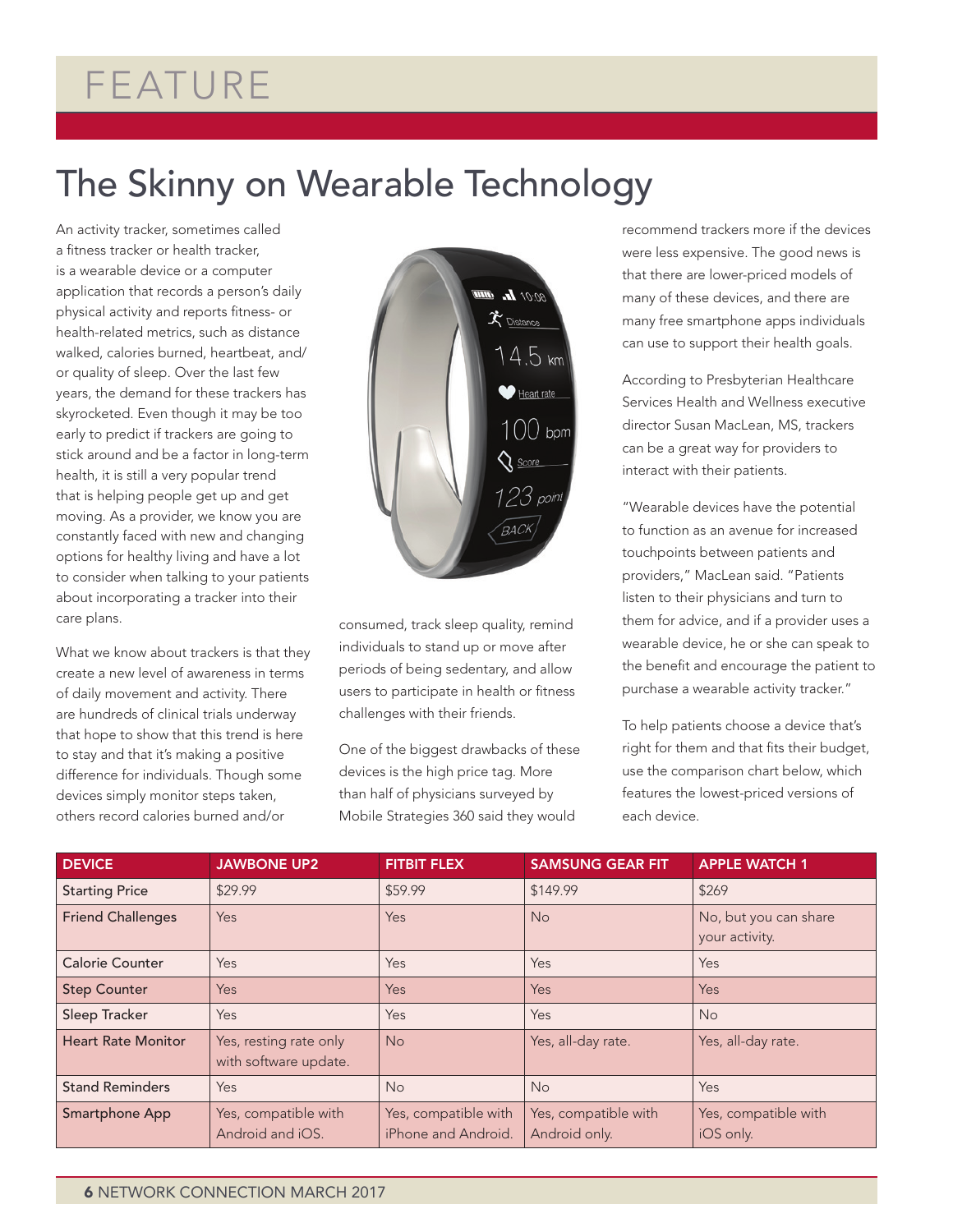## Prohibition on Balance Billing Dual-Eligible Members

Federal law bars Medicare providers from collecting Medicare Part A and Medicare Part B deductibles, coinsurance, or copayments from those enrolled in the Qualified Medicare Beneficiaries (QMB) program, a dualeligible program which exempts individuals from Medicare cost-sharing liability [see Section 1902(n)(3)(B) of the Social Security Act, as modified by 4714 of the Balanced Budget Act of 1997].

If Medicaid holds these individuals harmless for Part A and Part B cost sharing, balance billing prohibitions may likewise apply to other dual-eligible beneficiaries in Medicare Advantage plans. Providers are required to accept

the Medicare Advantage payment in full for dual-eligible members or bill Medicaid as the secondary.

Balance billing restrictions apply regardless of whether the state Medicaid agency is liable to pay the full Medicare cost-sharing amounts.

### Ways to Improve Processes Related to Dual-Eligible Members

To promote compliance with balance billing requirements, the following tips can help providers identify dual-eligible members and services.

1. Research identification cards issued to dual-eligible individuals to familiarize practice staff with easily identifying dual-eligible plans.

- 2. Search state systems to verify dualeligibility for patients.
- 3. Contact Presbyterian to determine how to identify Medicare Advantage plan dual-eligible enrollees.
- 4. Be mindful of which services are covered under the member's Medicare plan versus which services are covered under the Medicaid plan so the appropriate cost-sharing can be billed if applicable.
- 5. When the service/benefit is applicable, make sure that billing software and administrative staff exempt QMB individuals from Medicare cost-sharing billing and related collection efforts.

## Provider and Staff Awareness about Plan Participation and Demographic Information

To reduce frustration, confusion, and uncertainty experienced by patients and members, we would like to remind you that it is extremely important for providers and office staff to know which Presbyterian insurance plans your office participates in as well as your office's phone number, address, and the name most commonly used by your practice. The Centers for Medicaid & Medicare Services (CMS) will also be conducting ongoing audits of provider offices and may ask questions relating to some of the following areas:

#### Plan Participation

All providers and staff need to be aware of which Presbyterian insurance plans are accepted at the practice in which you work. As an example, even though your practice accepts Presbyterian



Medicare, it may not mean your office accepts every Medicare plan we offer to members.

#### Panel Status

All staff should be informed of the office's phone number, address, hours of operation, the practice name most

commonly used by the clinic, languages spoken, and panel status.

### The Name on the Building or in the Provider Directory

Please be sure that the name used for the practice directory listing is consistent with the signs used outside of the building and the scripting used to answer telephone calls. Members tend to search the provider directory using the practice name they most commonly see or hear.

If you or someone from your practice is unsure about what plans you accept or about updating demographic information, please contact your Provider Network Management relationship executive so he or she can verify your Services Agreement, product attachments, and directory information.